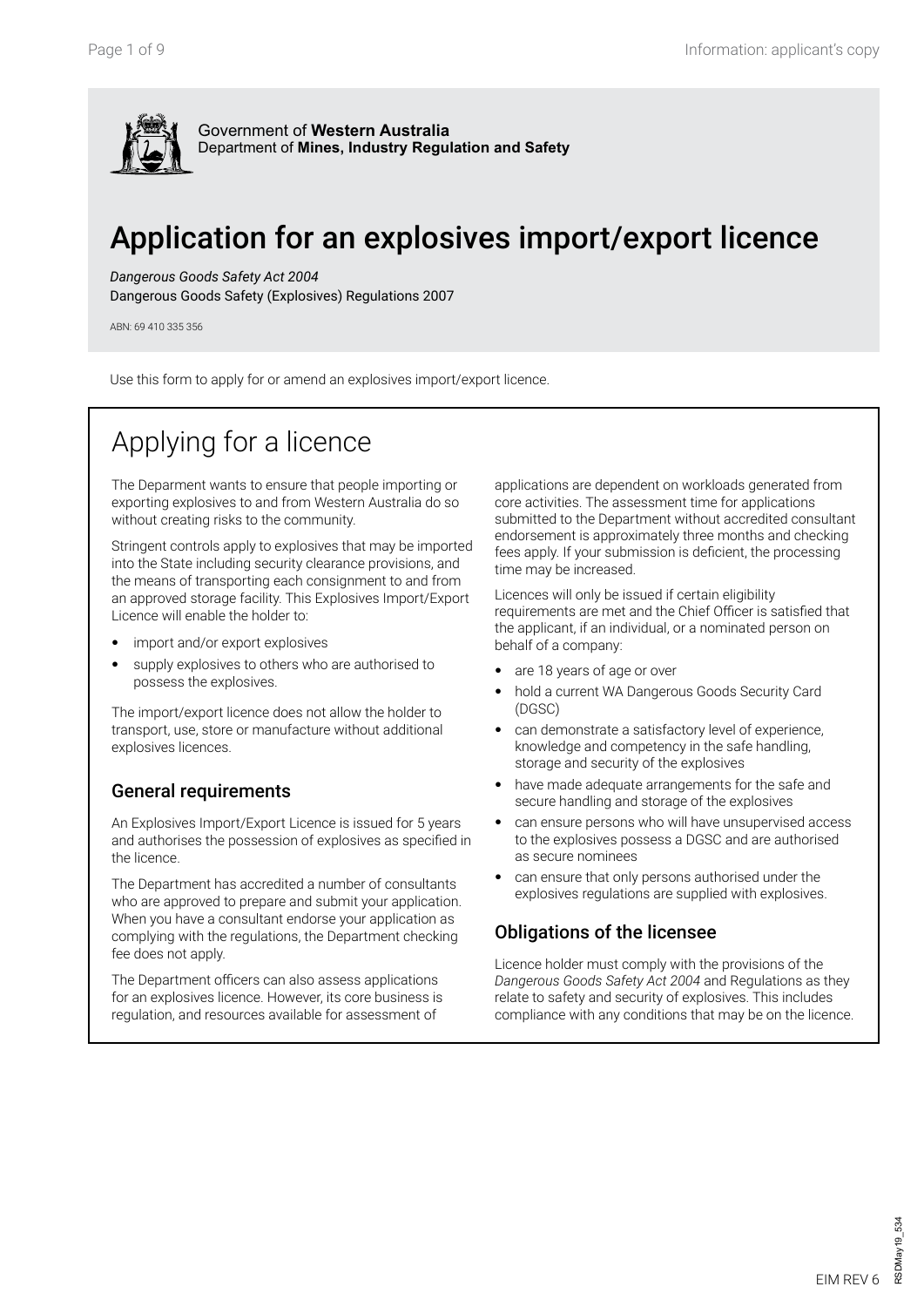## What explosives may be imported or exported?

Only explosives that have been authorised by the Chief Officer may be imported into and exported from this State under an Explosives Import/Export Licence. The current list of authorised explosives is available from the Department website.

The authorisation process examines testing regimes, formulations, compliance and safety standards of individual explosive types, and those that gain approval can then be brought into the State on a regular basis without further testing. The same applies to the export of explosives. The following matrix details which situations that require a licence, test permit or import / export notice:

| Where are<br>explosives<br>coming<br>from or<br>going to?               | Authorised explosives                                                                                                                                                                                                                                                                                                                                                                                                                                                                                                                                                                                                       | Unauthorised<br>explosives                                                                                                                                            |
|-------------------------------------------------------------------------|-----------------------------------------------------------------------------------------------------------------------------------------------------------------------------------------------------------------------------------------------------------------------------------------------------------------------------------------------------------------------------------------------------------------------------------------------------------------------------------------------------------------------------------------------------------------------------------------------------------------------------|-----------------------------------------------------------------------------------------------------------------------------------------------------------------------|
| Overseas                                                                | Requires an Explosives<br>Import / Export Licence.<br>All requirements of<br>the Dangerous Goods<br>Safety (Goods in Ports)<br>Regulations 2007,<br>such as special berth<br>approvals, are additional.<br>An import notice or export<br>notice is to be lodged with<br>the Chief Officer for every<br>consignment, including<br>a Material Safety Data<br>Sheet for each explosive<br>listed.                                                                                                                                                                                                                              | A Test Permit<br>must be<br>obtained<br>from the<br>Chief Officer<br>prior to the<br>import (no<br>exceptions).<br>Export out<br>of Australia<br>is not<br>permitted. |
| Between<br>WA and<br>other<br>States and<br>Territories in<br>Australia | An Explosives Import<br>/ Export Licence is<br>not required for the<br>movement of explosives<br>in and out of WA, but<br>other dangerous goods<br>licences may apply. For<br>example:<br>Interstate Explosives<br><b>Transport Licence</b><br><b>WA Explosives</b><br><b>Transport Licence</b><br><b>Explosives Driver</b><br>Licence<br>WA Shotfiring Licence<br><b>WA Pyrotechnics</b><br>(Special Use) Licence<br><b>WA Fireworks</b><br>Contractor Licence<br>A Fireworks (interstate)<br>Import Notice must be<br>lodged by the holder of<br>an Explosives Transport<br>Licence that transports<br>fireworks into WA. | A Test Permit<br>must be<br>obtained<br>from the<br>Chief Officer<br>prior to the<br>import or<br>export. (no<br>exceptions)                                          |

## Import and export notices

- An import notice or export notice must be lodged with the Department at least seven days in advance of any consignment coming in from or going overseas. This action ensures that the Chief Officer is aware of all explosives movements. This process does not apply to the interstate movement of authorised explosives, other than for fireworks.
- Where consignments of fireworks are brought into WA, transport can only be on vehicles that are covered under an Explosive Transport Licence. The holder of this licence must lodge a Fireworks (interstate) Import Notice with the Chief Officer no later than 24 hours prior to the intended arrival of each and every consignment.
- Licence holders must maintain records for a minimum of 2 years from the date of all consignments imported/ exported.

## Test permits

Often very little is known of the qualities and characteristics of unauthorised explosives and for this reason a test permit is required for each and every consignment that is intended to be brought into the State either from overseas or another State/Territory of Australia. Some countries will not allow explosives to be exported to Western Australia unless the importer can provide evidence of a test permit to confirm that the consignment will indeed be allowed to be unloaded. The test permit in essence allows the explosives into the State and will be subject to strict conditions as to where it can be tested, stored and used.

A test permit is **not required** for consignments of authorised explosives imported from overseas under an Explosives Import/Export Licence.

## Reference material

Further information can be obtained from:

- *Dangerous Goods Safety Act 2004*
- Dangerous Goods Safety (Explosives) Regulations 2007 (download of the Act and regulations are available free on the Department of Justice website at www.legislation.wa.gov.au)
- Australian Standard AS 3846 *The handling and transport of dangerous cargoes in port areas*

(copies of Australian Standards are available from SAI Global. Phone: 13 12 42 or www.saiglobal.com/shop)

• International Maritime Solid Bulk Cargoes Code (IMSBC Code)

(available from the International Maritime Organization website at www.imo.org)

- Notice to Import Explosives/SSAN
- Notice to Export Explosives/SSAN
- Application for a Test Permit for unauthorised explosives
- Application for an Explosives Transport Licence
- Application for an Explosives Storage Licence
- Application for Authorisation of an Explosive
- Schedule of fees and charges

(available from the Department website at www.dmirs.wa.gov.au)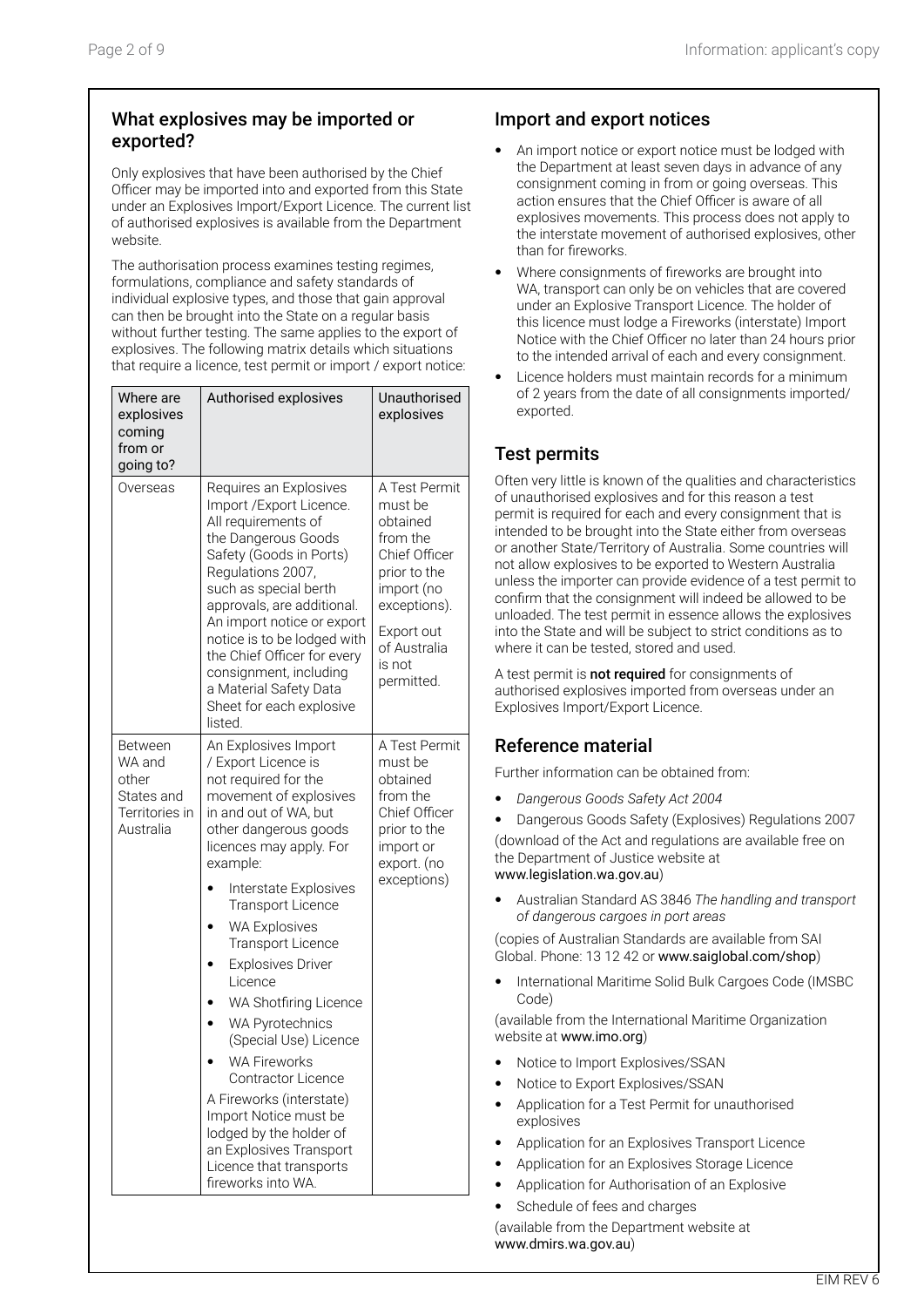## Applicant details

Licences can only be granted to an individual, a body corporate or a partnership.

An application for an individual must include a copy of the applicant's current motor driver's licence for proof of identity.

An application from a body corporate must be in the name as described on the certificate of incorporation, and the original certified copy of the certificate is to be provided with the application.

The following are also recognised as corporate bodies:

- Federal or State Government Departments
- Local Government authorities (cities, towns, shires)
- Some semi-government organisations (e.g. Water Corporation, Western Power)

Where an unincorporated body owns / operates / leases premises or a site, or undertakes an activity (and does not wish, or is not eligible, to become incorporated (i.e. small businesses, associations, etc.) an eligible individual must be nominated to be the applicant.

An application from a partnership must include:

the original certified copy of evidence of the partnership; and

- a statutory declaration from each partner stating: the name of the partnership
	- the name, home address and contact details of all
	- partners; and − business in which the partnership is engaged.

The licence will be granted in the name of the partnership.

Applications may be received in respect to premises that are operating under a trust. The licence cannot be granted to a trust, but can be granted to, as an example, '*The trustees of the ABC Trust*'. Applications from trusts must include:

- the original certified copy of a document which states the name of trust; and
- the name, home address and contact details of at least one of the trustees. If the nominated trustee is a body corporate or partnership, the documents required are the same as advised above for such entities.

Licences cannot be granted to business names or trading names.

Please ensure that a contact number is provided in case the Departmental assessor needs to clarify matters or seek additional information. A residential business is mandatory and may be supplemented with a post office address.

## Security clearances

It is a requirement that explosives related licence holders and people with unsupervised access to explosives or security sensitive ammonium nitrate possess a security clearance (and where necessary be a secure nominee of the licence holder). Key features of the assessment process are identity checks to confirm the status of applicants as well as national criminal history record checks including an ASIO clearance.

As a means of proof of a valid security clearance, individuals will be issued with a photographic security card valid for 5 years, and it will be subject to renewal. The security card will allow portability of the security clearance between employers.

Individuals who wish to apply for an Explosives Import/ Export Licence must first obtain a WA Dangerous Goods Security Card. Details are available on the Department website and application forms can be obtained from and lodged at participating post offices in Australia.

An Explosives Import/Export Licence held by an individual is only valid while the security clearance of the individual remains current.

## Recognised security clearances

Western Australian explosives regulations recognise current explosives and security sensitive ammonium nitrate (SSAN) licences/permits issued by another State/

Territory of Australia as being valid security clearances in this State. This does not apply for permanent residents of WA with more than 3 months residency. These are detailed in the following table:

| <b>State / Territory</b>        | Legislation                                                           |
|---------------------------------|-----------------------------------------------------------------------|
| New South Wales                 | <b>Explosives Regulations 2013</b>                                    |
| Oueensland                      | Explosives Act 1999                                                   |
| South Australia                 | <b>Explosives (Security Sensitive</b><br>Substances) Regulations 2006 |
| Tasmania                        | <b>Security Sensitive Dangerous</b><br>Substances Act 2005            |
| Victoria                        | Dangerous Goods (Explosives)<br>Regulations 2011                      |
|                                 | Dangerous Goods (HCDG)<br>Regulations 2005                            |
| Northern Territory              | None applicable                                                       |
| Australian Capital<br>Territory | None applicable                                                       |

Applicants from interstate, who do not possess a recognised security clearance will be required to obtain a WA Dangerous Goods Security Card in order for the application for licence to proceed.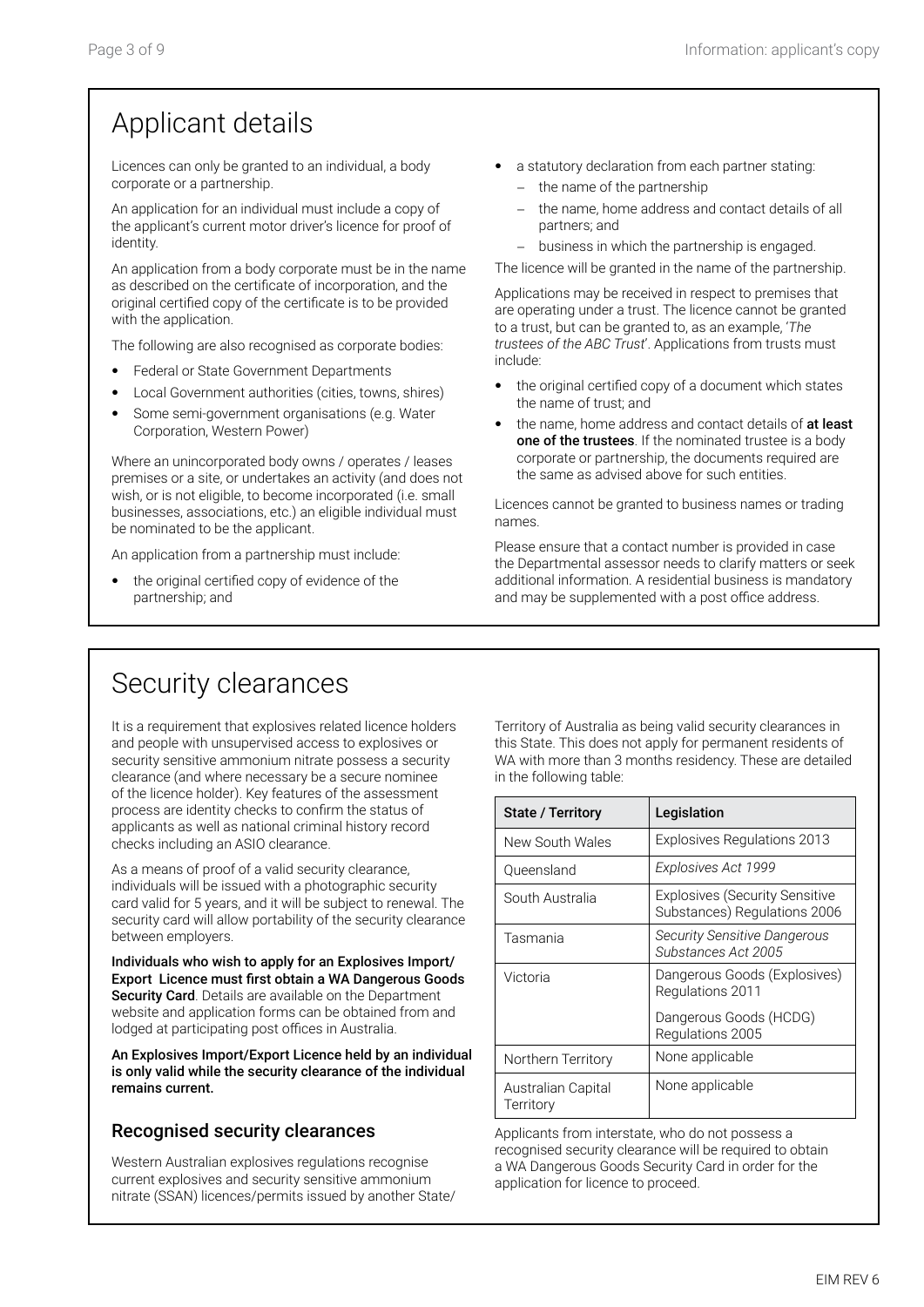## Relevant offence

The regulations require that all individuals who apply for any type of explosives licence must disclose to the Chief Officer:

- details of any relevant offence of which the person has been convicted
- details of any charge of a relevant offence against the person that is pending.

The term 'relevant offence' means any of the following:

- an offence against the *Dangerous Goods Safety Act 2004* and regulations;
- an offence against a law of another place that substantially corresponds to the *Dangerous Goods Safety Act 2004* and regulations; or
- an offence against a law of this State or another place, an element of which is the handling, storage or transport of explosives.

Two questions on this matter are contained in the application form and answers in the affirmative to either question must be supported by a separate sheet briefly describing details of the offence and/or charge including places, dates and penalties.

## Location of storage

Once imported explosives have been cleared through the port or place of entry, the consignment can be transported on a vehicle included under an Explosive Transport Licence to a site covered under an explosives licence for storage or manufacture. The only exception is where explosives are transported directly to another State.

The purpose of this section is to obtain details of the licensed storage facility where the majority of explosives consignments will initially be stored and enable the Chief Officer to assess the suitability of such a place to accept the types and quantities of explosives that are intended to be imported / exported under the Explosives Import/Export Licence.

Specific storage location details must still be provided on import / export notices relevant to each consignment.

## Product details

In order for an application to be considered, it is important that the particular details of the products to be imported/ exported are accurately described. Applicants should ensure that they refer to products by the authorised name, and include the Classification Code and the United Nations (UN) Number.

Each licence is granted for specific types of explosives and for particular quantities and any conditions that may be considered necessary. Licence holders are not permitted to amend authorised explosives that are not endorsed on their licence.

# Consignment entry/exit points

Explosives imported and exported through Western Australia come through the various ports or airports stretching from Wyndham to Esperance. Each of these entry points differs in respect to loading/unloading facilities, load limits on explosives based on safety distances, security arrangements, transit storage facilities, and transport routes from the ports or airports.

The types and quantities of explosives being imported/ exported may preclude the use of certain ports or airports. Applicants can nominate more than one entry point on their application. Importers/exporters should liaise with the relevant Port or Airport Authorities to ensure that the entry points they wish to use are approved to handle the explosives and quantities involved.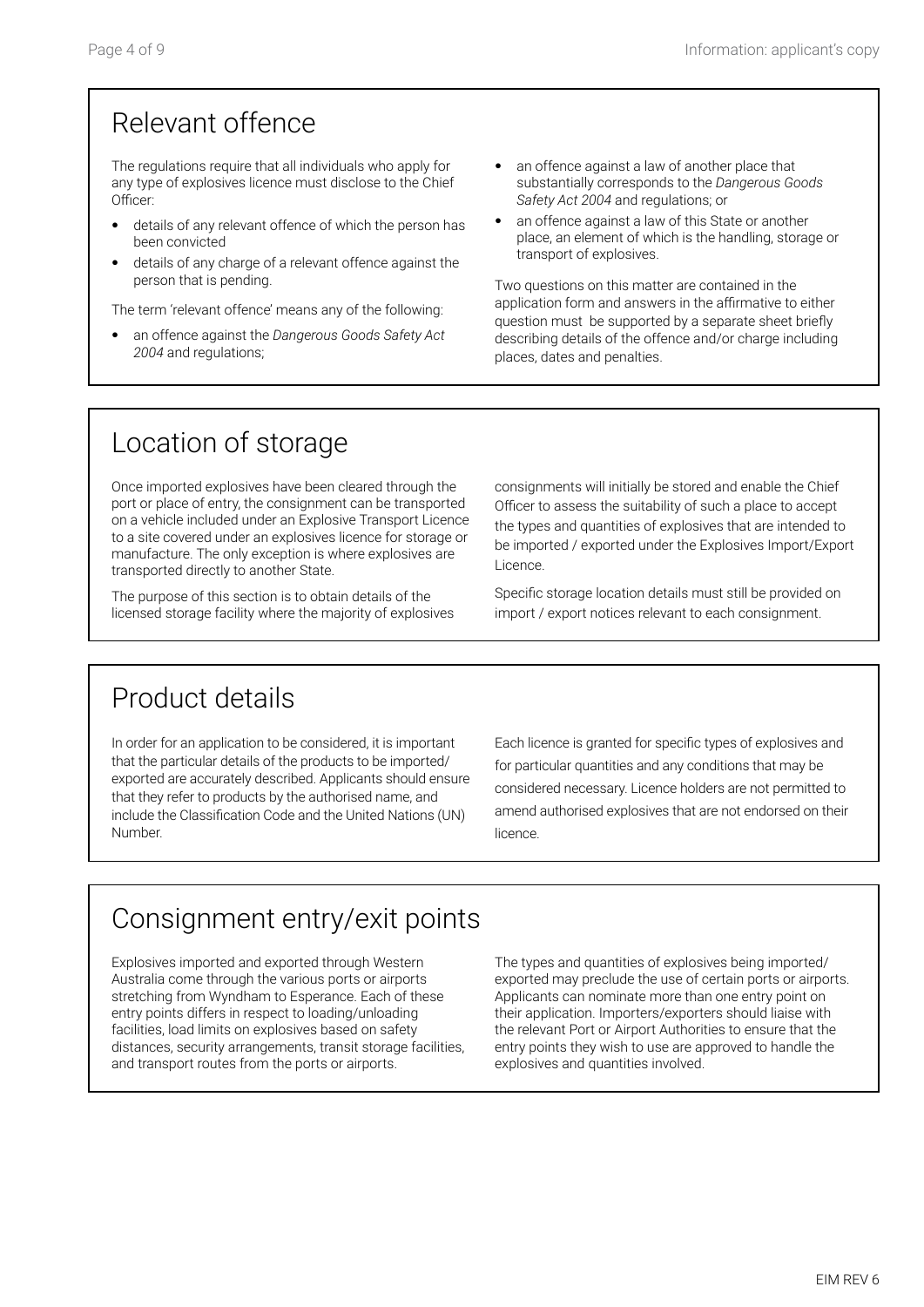# Application lodgement

If you intend to apply for a licence, it is recommended that you contact an accredited dangerous goods consultant and work with them to have your submission developed. The processing time for compliant applications that do not need complex internal assessment is 20 business days.

Your consultant will normally complete the application form on your behalf, however the intended licensee must actually sign the application. The licensee is responsible for all matters associated with the day-to-day storage and handling of the dangerous goods, and will be held accountable for any breaches of the Regulations.

#### Information for dangerous goods consultants

The following information will assist accredited dangerous goods consultants when lodging applications for licences.

#### Lodgements by email

- Applies to applications for new licences.
- All emails are to be sent to cso@dmirs.wa.gov.au and not to individual DMIRS staff members. Any correspondence sent to this email address should only be submitted once and it will be actioned in a timely manner. This process ensures all applications can be tracked from time of lodgement.
- The original hardcopy application must still be forwarded by mail so that certified copies of supporting documents can be verified.
- The email should include a list detailing the names of all attachments.

Consultants are requested to utilise appropriate naming conventions for all attachments sent electronically so that DMIRS staff can easily identify the contents and make it easy for electronic document storage and retrieval.

## Licence fees

Please refer to the schedule of fees and charges on the Department website for the current fee applicable to this application for licence.

| <b>Contact details</b> |                                                    |
|------------------------|----------------------------------------------------|
| Tel:                   | $(08)$ 6251 2300                                   |
| Email:                 | cso@dmirs.wa.gov.au                                |
|                        | Website: www.dmirs.wa.gov.au or fees, forms, FAQs, |
|                        | guidance material and publications.                |

Only the licence fee for the first year of the licence is to be lodged with the application. Licence fees for subsequent years will be billed annually.

## Checking fees

These are only payable if the application has not been lodged through an accredited dangerous goods consultant. Checking fees are equal to the licence fee payable with the application.

## Lodgement

The completed application form, together with relevant documents and the relevant fee payable to the Department of Mines, Industry Regulation and Safety is to be mailed to:

Department of Mines, Industry Regulation and Safety Dangerous Goods Licensing Locked Bag 100 East Perth WA 6892

or handed in person at:

Level 1, 303 Sevenoaks Street Cannington WA 6107

Business hours: 8.30 am to 4.30 pm

Notes:

- *Licences cannot be issued over the counter.*
- *Please refer to the schedule of fees and charges on the Department website for the current fee applicable to this application for licence.*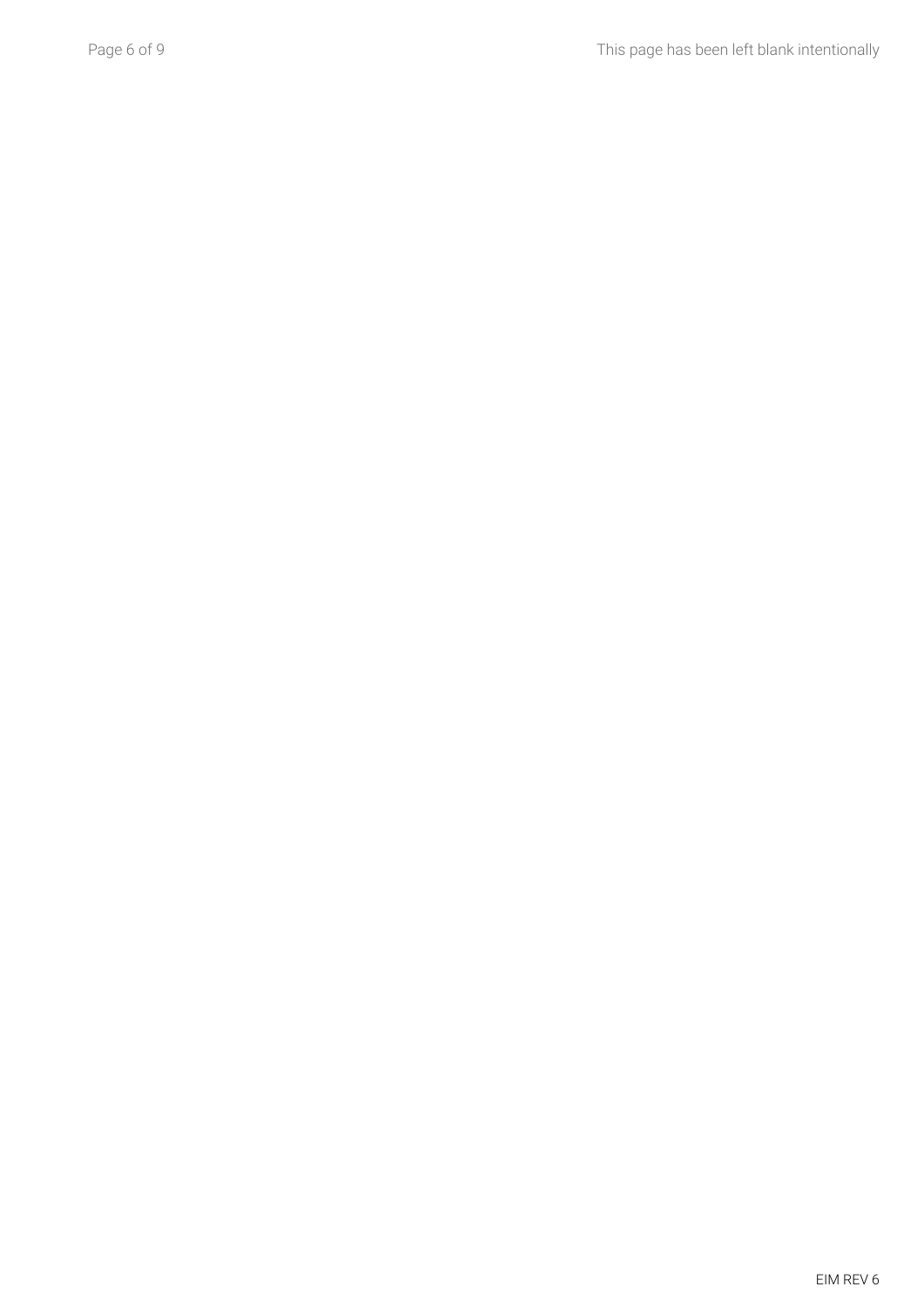

Application no. (office use only)

EIM

# Application for an explosives import/export licence

#### *Dangerous Goods Safety Act 2004*

Dangerous Goods Safety (Explosives) Regulations 2007

ABN: 69 410 335 356

| 1. Application type (you must tick one of the boxes) |                                                            |
|------------------------------------------------------|------------------------------------------------------------|
| New licence<br>Amendments to an existing licence     | Transfer of a licence (can only be done by licence holder) |
| EIM<br>Indicate licence number                       |                                                            |
| Briefly describe amendment or transfer requirements  |                                                            |
|                                                      |                                                            |
|                                                      |                                                            |
|                                                      |                                                            |

## 2. Applicant details

| Please tick one of the following boxes and complete the relevant section below:                                             |
|-----------------------------------------------------------------------------------------------------------------------------|
| Partnership<br>Individual<br>Body corporate<br>Trust                                                                        |
| Proof of entity documents are required to be lodged with the application. Refer to information section of application form. |
| Full legal name (as shown on the proof of entity document)                                                                  |
|                                                                                                                             |
| <b>ABN</b><br>AND/OR<br><b>ACN</b>                                                                                          |
| Registered business (trading name) (if different to the legal name)                                                         |
|                                                                                                                             |
| <b>Contact details</b>                                                                                                      |
| <b>Business street address (mandatory)</b>                                                                                  |
| (e.g. St, Rd)<br><b>Street</b><br>Unit no.<br>Street no.<br>Lot no.<br>Type                                                 |
| Postcode<br>Town / suburb<br>State                                                                                          |
| Phone<br>Email                                                                                                              |
| Postal address (complete if different from above)                                                                           |
| (e.g. St, Rd)<br>Unit no.<br>Street no.<br><b>Street</b><br>Type<br>Lot no.                                                 |
| Town / suburb<br>Postcode<br>State                                                                                          |
| Phone<br>Email                                                                                                              |
|                                                                                                                             |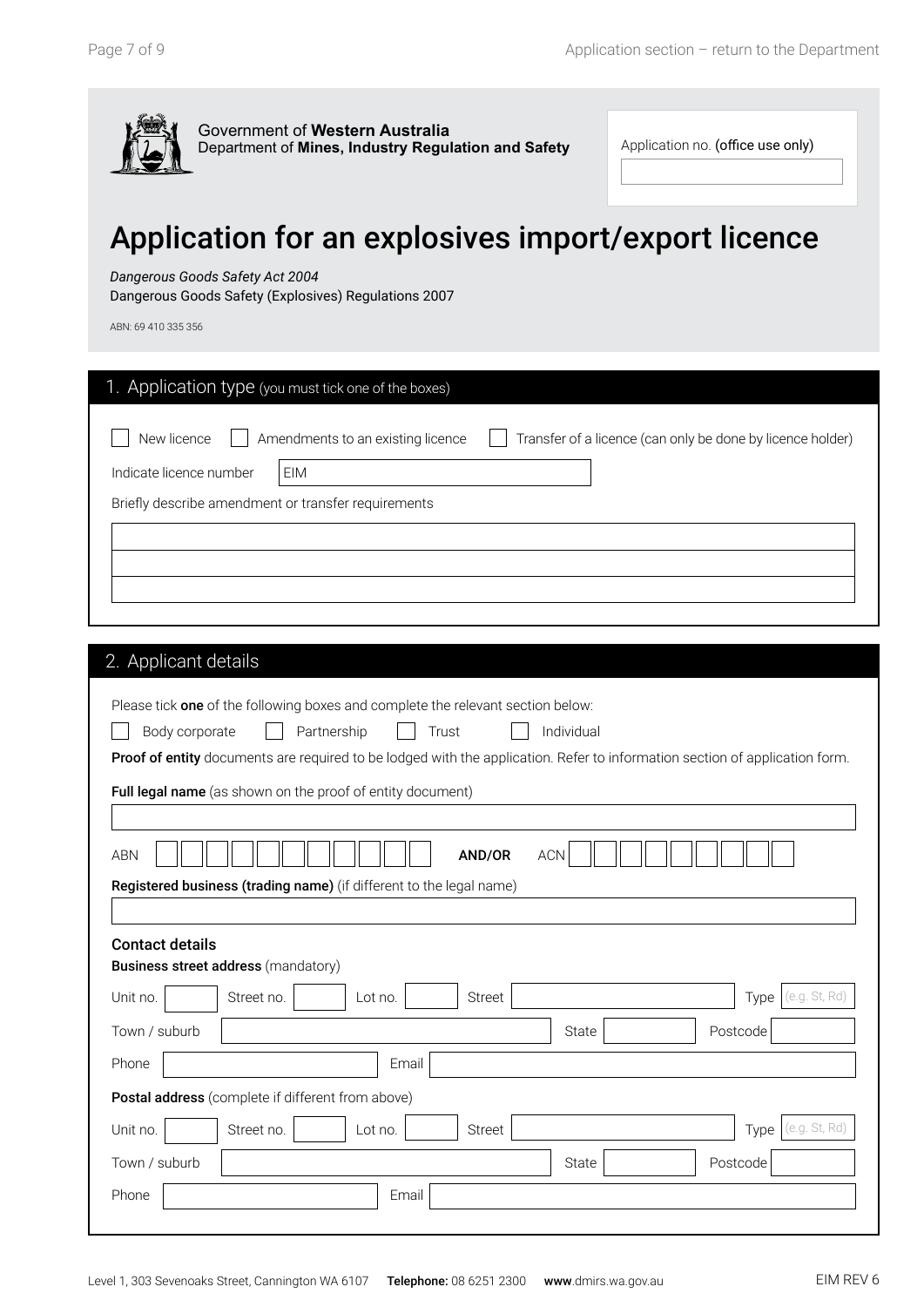| 3. Relevant offence                                                                                                                               |
|---------------------------------------------------------------------------------------------------------------------------------------------------|
| The following questions must be answered if the applicant is an individual.                                                                       |
| Have you been convicted of any relevant offence?<br>No<br>Yes                                                                                     |
| N <sub>0</sub><br>Do you have a charge of a relevant offence pending against you?<br>Yes                                                          |
| If you answered 'yes' to either of the above questions please attach a separate sheet with details of your full name, date of                     |
| birth, description of offence and/or charge, places, dates, penalties etc.                                                                        |
|                                                                                                                                                   |
| 4. Security clearance details                                                                                                                     |
| Completion of this section is mandatory where the applicant is an individual.                                                                     |
|                                                                                                                                                   |
| WA Dangerous Goods Security Card number<br>Expiry date<br><b>OR</b>                                                                               |
| Recognised security clearance from another State / Territory of Australia                                                                         |
|                                                                                                                                                   |
| Licence / permit description                                                                                                                      |
| Licence / permit number                                                                                                                           |
| Expiry date<br>State issued                                                                                                                       |
| A certified copy of the licence / permit must be attached to the application.                                                                     |
|                                                                                                                                                   |
| 5. Location of explosives storage (storage location to be used for the majority of consignments once<br>cleared from the port or prior to export) |
|                                                                                                                                                   |
| Explosives storage licence number<br><b>ETS</b>                                                                                                   |
| Property trading name (if applicable)                                                                                                             |

| <b>Address</b> |                                 |                       |
|----------------|---------------------------------|-----------------------|
| Unit no.       | Street<br>Street no.<br>Lot no. | (e.g. St, Rd)<br>Type |
| Town / suburb  |                                 | State<br>Postcode     |
| Site phone     | Site fax                        |                       |

| Ports or places of entry into or exit from Western Australia<br>6.                                                                                                                                                        |                                        |
|---------------------------------------------------------------------------------------------------------------------------------------------------------------------------------------------------------------------------|----------------------------------------|
| Esperance<br>Fremantle<br><b>Bunbury</b><br>Dampier<br>Other (please specify)                                                                                                                                             | Wyndham<br>Perth International Airport |
| 7. Applicant's declaration (where the intended licence holder is not an individual, this declaration must be<br>signed by a person within the business / firm who has authority to sign)                                  |                                        |
| I declare the information provided in this application and the documents provided in support of it, are true and correct.<br>I understand that providing false or misleading information in an application is an offence. |                                        |
| Name                                                                                                                                                                                                                      | Position                               |
| Signature of applicant                                                                                                                                                                                                    | Date                                   |